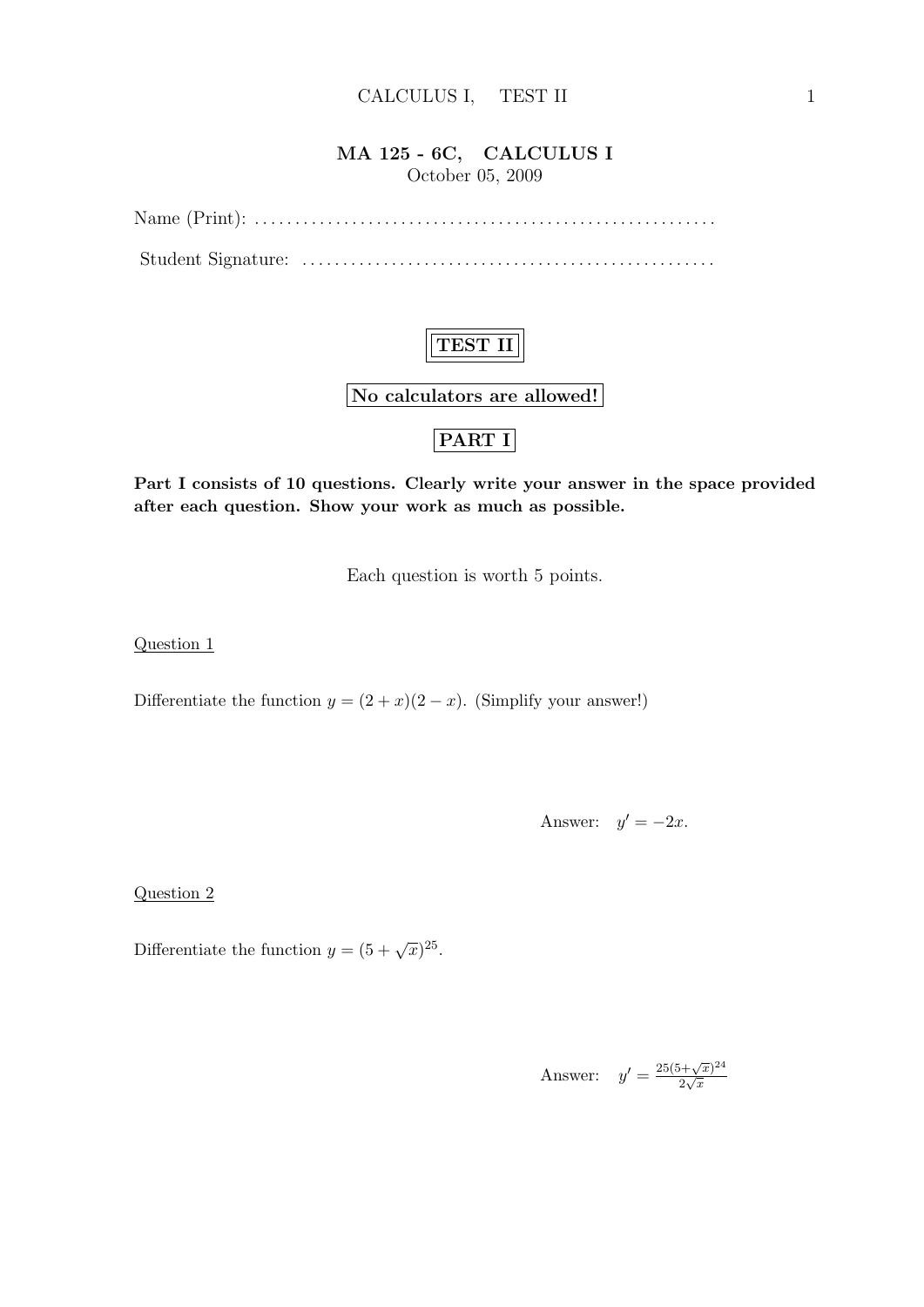#### Question 3

Find  $f'(x)$  if  $f(x) = \frac{x+2}{x-1}$ .

Answer: 
$$
y' = -\frac{3}{(x-1)^2}
$$

#### Question 4

Differentiate the function  $f(t) = t^2 \sin(t)$ .

Answer: 
$$
f' = 2t \sin(t) + t^2 \cos(t)
$$

Question 5

Find 
$$
y'' = \frac{d^2y}{dx^2}
$$
 if  $y = x^3 + \cos(x)$ .

Answer:  $y'' = 6x - \cos(x)$ 

Question 6

Differentiate the function  $y =$ √  $\sqrt{2x+3}$ .

> Answer:  $y' = \frac{1}{\sqrt{2x}}$  $\overline{2x+3}$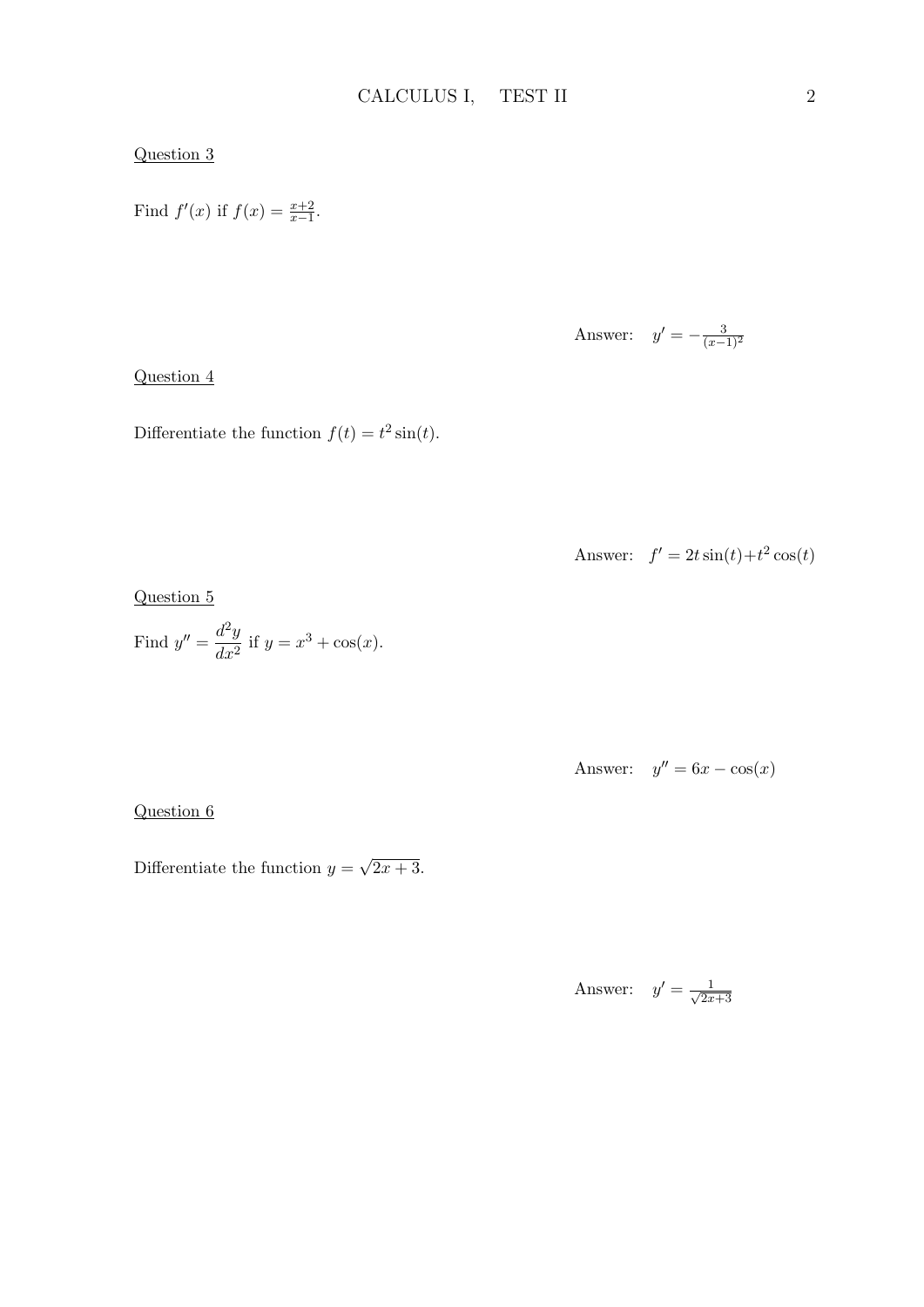#### Question 7

Differentiate the function  $g(\theta) = \tan(6\theta)$ .

Answer:  $g' = 6 \sec^2(6\theta)$ 

Question 8

Differentiate the function  $f(x) = \sqrt{\sin(x)}$ .

Answer: 
$$
f' = \frac{\cos(x)}{2\sqrt{\sin(x)}}
$$

Question 9

Differentiate the function  $y = \sin(x^3)$ .

Answer: 
$$
y' = 3x^2 \cos(x^3)
$$

Question 10

If  $S(t) = t - t^2$  is the position of a particle at time t, find the velocity at time  $t = 1$ .

Answer:  $-1$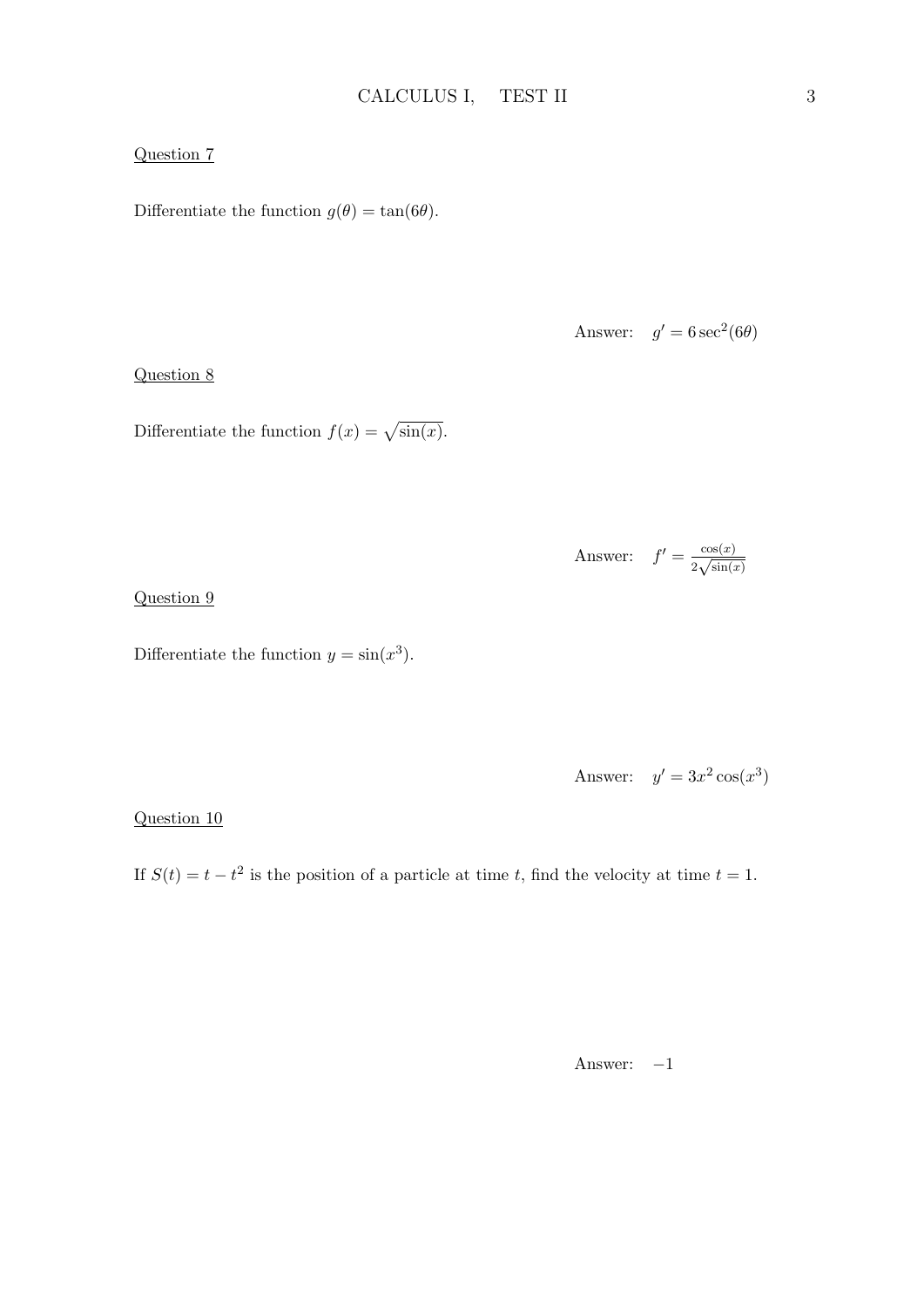#### PART II

Each problem is worth 10 points.

Part II consists of 5 problems. You must show your work on this part of the test to get full credit. Displaying only the final answer (even if correct) without the relevant steps will not get full credit.

### Problem 1

Find the equation of the tangent line to the graph of the function  $y = f(x) = x^2(x-2)^3$  at the point with  $x = 1$ .

Answer:  $y = x - 2$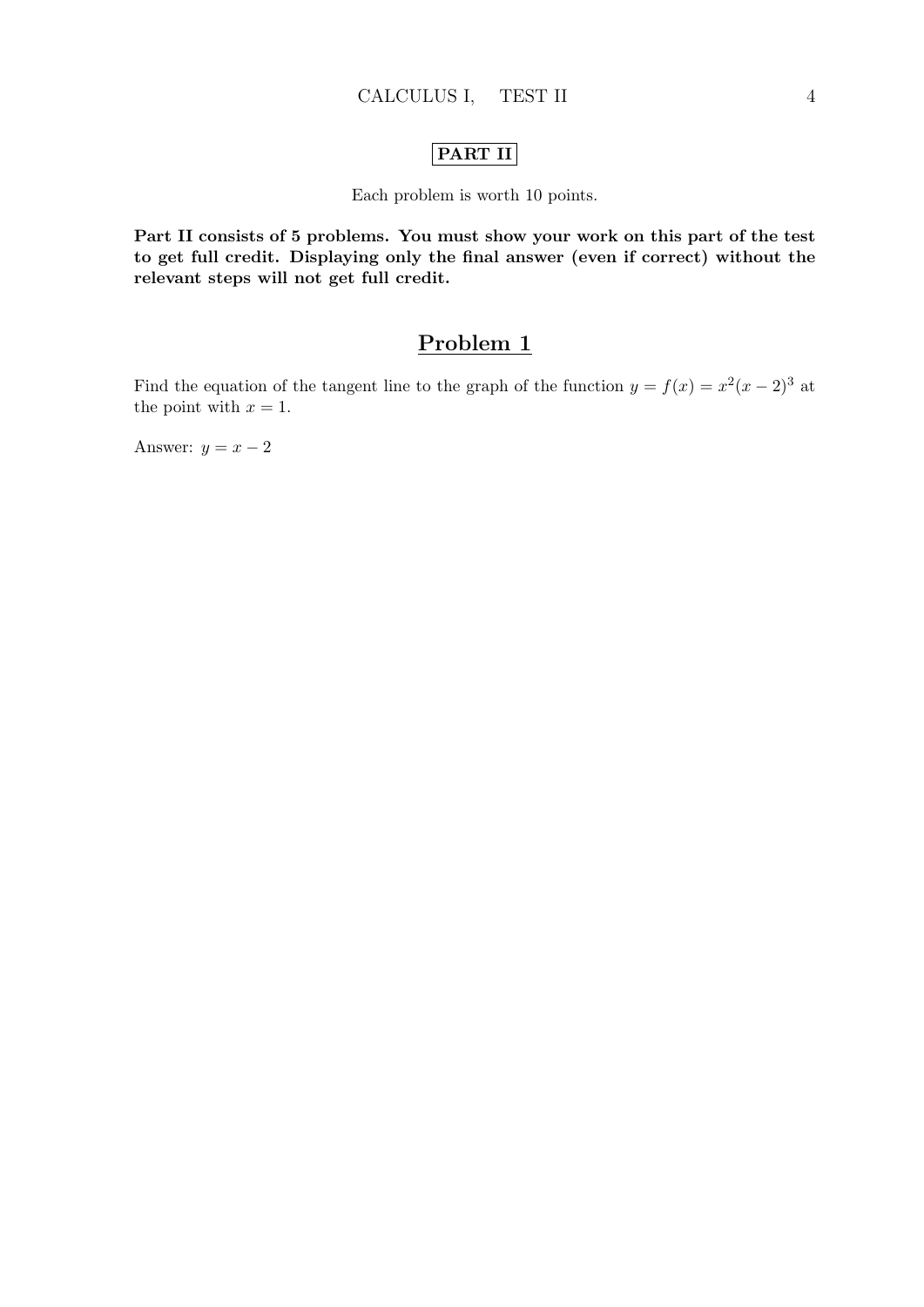Find y' if  $x^3 + y^2 = 2x^2y$ .

Answer:

$$
y' = \frac{3x^2 - 4xy}{2x^2 - 2y}
$$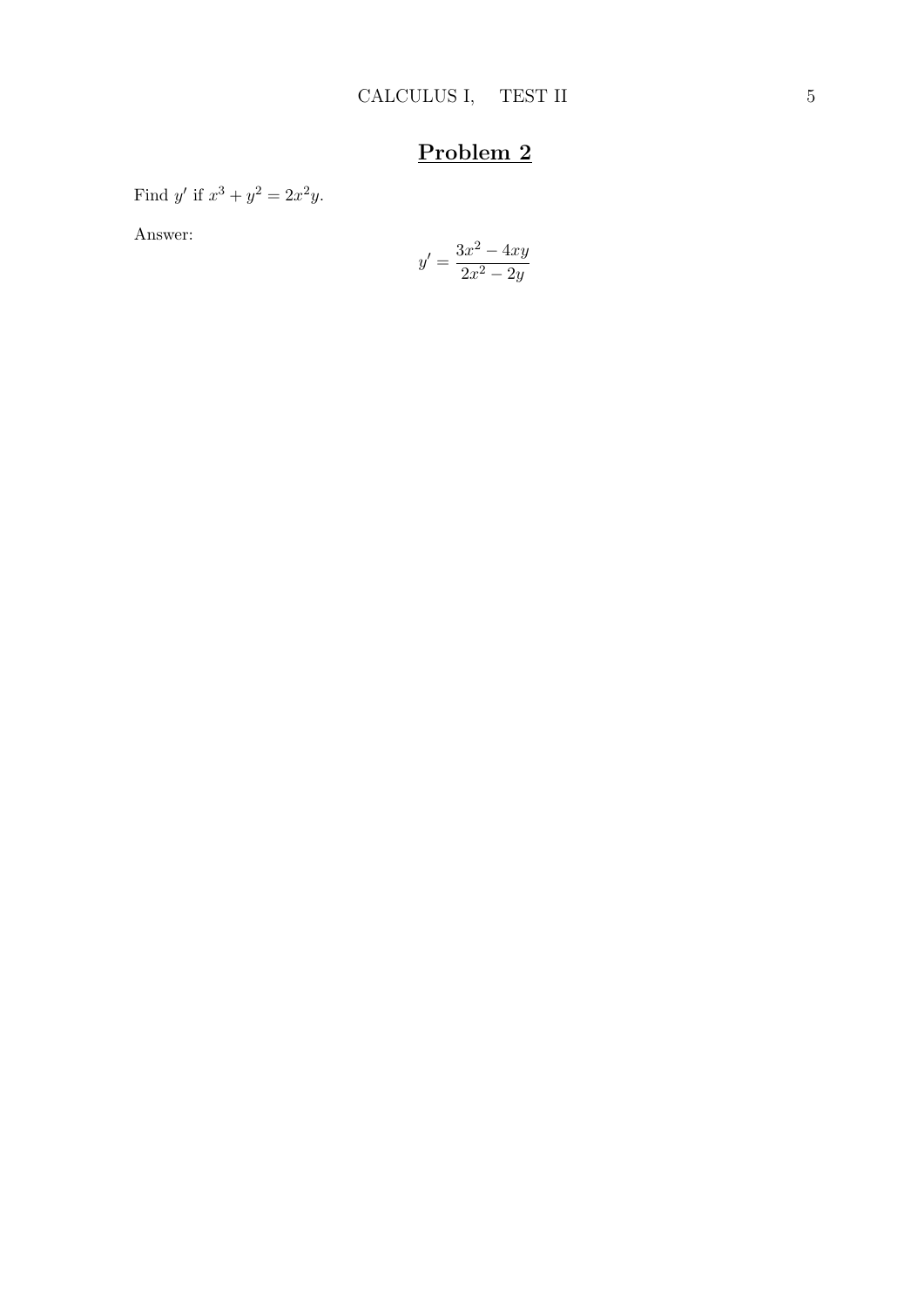Find the derivative of the function  $f(x) = \frac{x^2 + 1}{2}$  $\frac{x^2+1}{x^2-1}$ . You must simplify the fraction.

Answer:

$$
y' = -\frac{4x}{(x^2 - 1)^2}
$$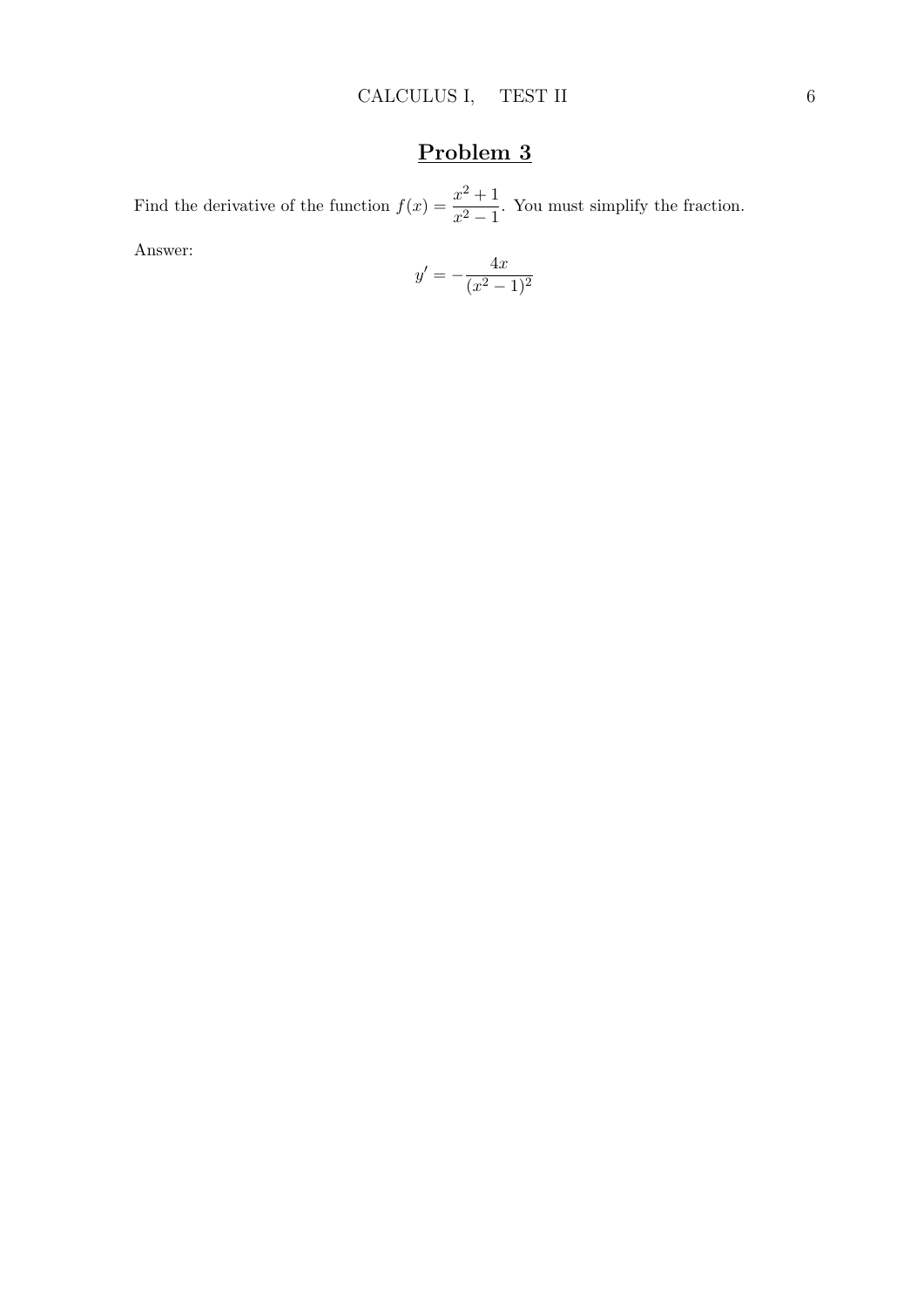Find all the x-values where the graph of the function  $y = f(x) = \frac{x^4}{4}$  $rac{x^4}{4} - \frac{x^2}{2}$  $\frac{c}{2}$  has a horizontal tangent line.

Answer:  $x = 0, x = 1$ , and  $x = -1$ , which are solutions to the equation  $y' = x^3 - x = 0$